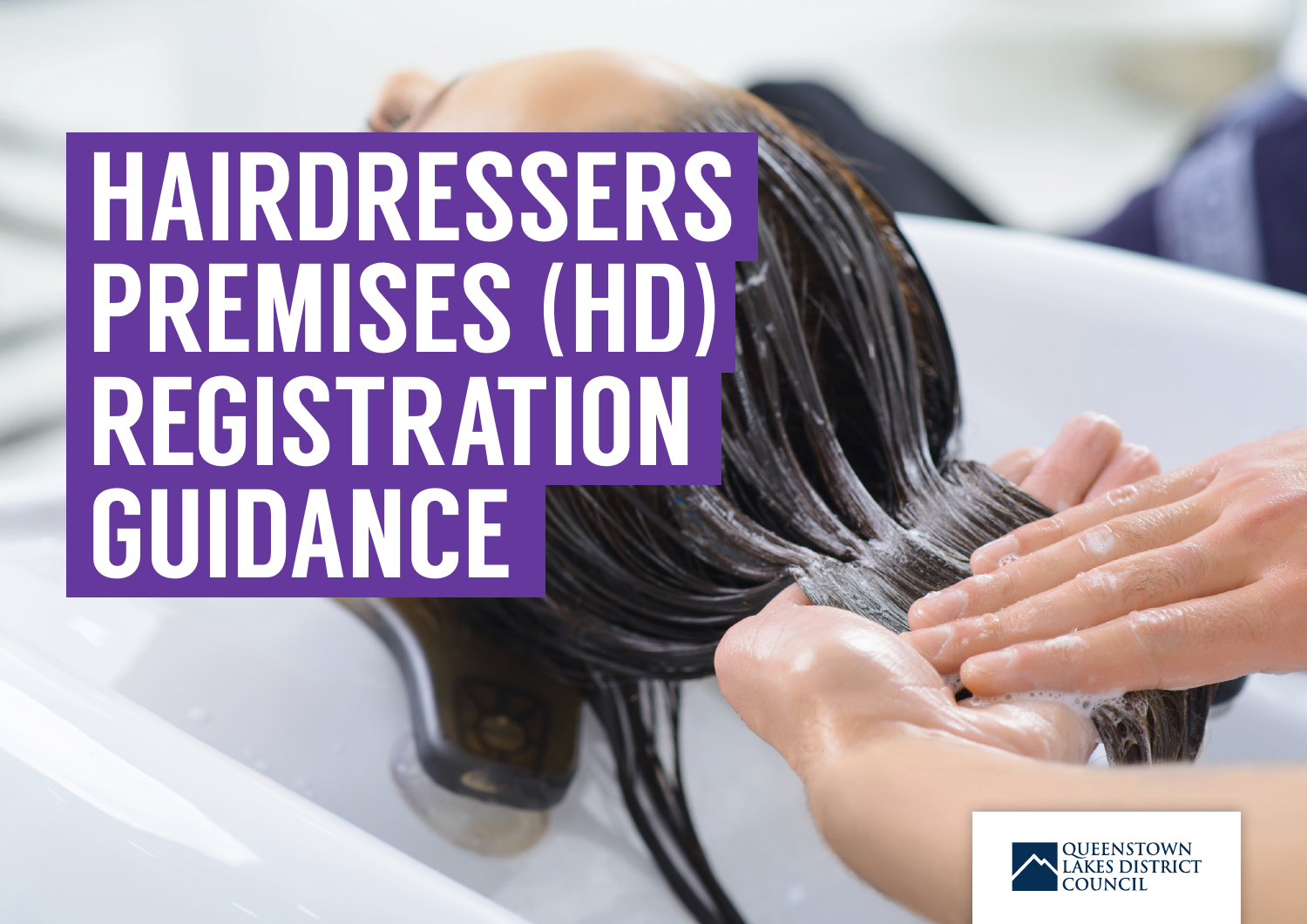# OPENING A NEW PREMISES

If you want to set up a hairdressing business, there are procedures and hygiene requirements you need to follow.

All hairdresser premises need to be registered by the local authority under the Health (Registration of premises) Regulations 1966.

Please note, mobile hairdressers are not required to register. However, a QLDC Environmental Health Officer (EHO) may carry out hygiene assessments of the operators practices.

Before you apply to register a new hairdresser premises:

- Contact the Queenstown Lakes District Council (QLDC) Environmental Health team to enquire about your licensing requirements.
- You should contact the QLDC Planning Officer to check if it is permitted to operate a hairdresser premises at the proposed address or if a resource consent is required. Please note, prior to issue of your hairdresser premises registration certificate, we will need confirmation that you have either;
- resource consent (if required), or
- **B)** Your proposed hairdresser premises location and activity is permitted under the district plan.
- Be familiar with the Health (Hairdressers) Regulations 1980. These regulations sets out all the legal requirements you need to comply with.
- You should contact the QLDC Building Officer to check whether a building consent is required. Please note, prior to issue of your hairdresser premises registration certificate, we will need confirmation that you don't need a consent or have applied for and been issued either a code of compliance certificate (CCC) or certificate of public use (CPU).
- It is recommended that you contact the QLDC Trade Waste Officer to seek clarification of what may be required, with regards to the QLDC Trade Waste Bylaw.
- For more information with regards to any of the above, go to our website or telephone QLDC and talk to a duty planner or Building Officer, or request information by email

### HOW TO APPLY FOR A HAIRDRESSER A) Applied for and been issued a<br>resource consent (if required), or **PREMISES** PREMISES **REGISTRATION**

1. Complete the application form which can found via the following link:

www.qldc.govt.nz/assets/ Uploads/Forms/Environmental-Health/Hairdressers/Applicationfor-Registration-of-a-Hairdresser. pdf

2. Pay the fee and submit the completed application form as per the below 'Form Submission and Payments' Procedures

Please note, a pre-opening inspection will be scheduled and performed, prior to the issue of the hairdresser premises registration certificate.

Please be aware that once you receive your registration certificate you are required to display it in a public part of the premises.

# TRANSFER **OWNERSHIP** OF EXISTING

If you take over an existing hairdresser premises, you must contact the QLDC Environmental Health team to inform us of the change. You must also transfer the registration into your name by completing and submitting the below hairdresser premises registration transfer form and pay the transfer fee

www.qldc.govt.nz/assets/Uploads/ Forms/Environmental-Health/ Hairdressers/Hairdresser-Transferof-Registration.pdf

#### PLEASE NOTE THAT YOU MUST APPLY WITHIN 14 DAYS OF TAKING OVER THE BUSINESS.

After this period, the registration lapses and cannot be transferred. If there is no current registration you need to apply for a new one.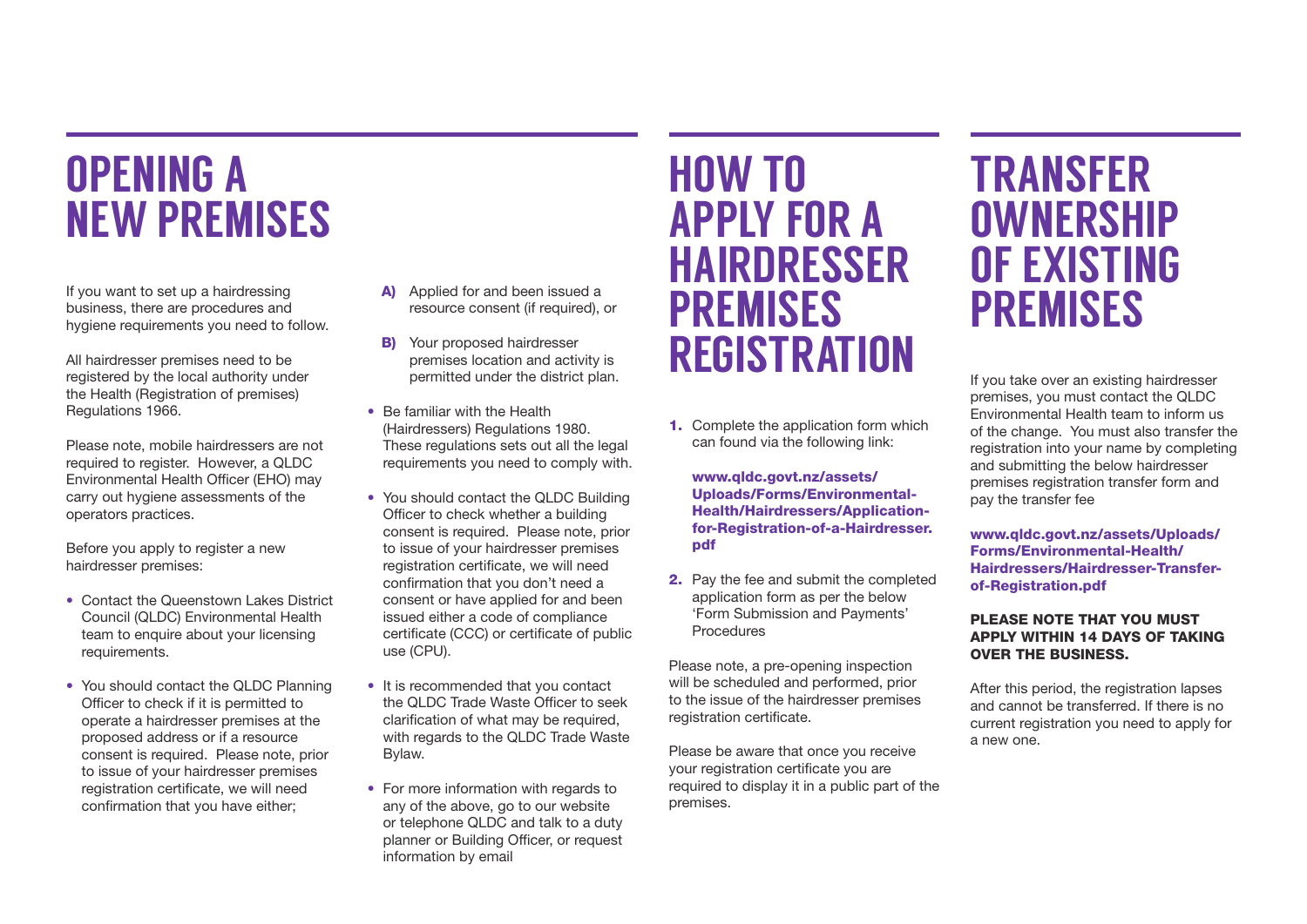## RENEWING YOUR **REGISTRATION**

The annual registration period for hairdresser premises is from the 1 October to the 30 September each year. We will send you a renewal application form and annual registration fee invoice before your expiry date. The hairdresser premises annual registration renewal form can be found via the following link:

www.qldc.govt.nz/assets/Uploads/ Forms/Environmental-Health/ Hairdressers/Renewal-Registrationof-a-Hairdresser.pdf

# **REGISTRATION** FEES OUTLINE

- 1. New hairdresser premises registration and renewal fee: \$337.00 (GST Incl.)
- 2. Hairdresser premises registration transfer fee: \$55.00 (GST Incl.)

# FORM SUBMISSION AND PAYMENTS

You can submit and pay for your completed new application, transfer or renewal forms by either of the following methods:

- 1. Email the completed form and pay the fee via online banking to the QLDC bank account 02 0948 0002000 00. Please ensure you add the QLDC identifying number, which can be found on the registration certificate (HD##), in the banking payee reference field to ensure correct allocation of fees.
- 2. You can drop off the application at any of the QLDC offices and pay by cash, cheque, eftpos, MasterCard or Visa.

If posting your completed new application, transfer or renewal form, include a cheque for the invoiced fee and post to the below postal address.

# QLDC CONTACT INFORMATION

#### POSTAL ADDRESS

Queenstown Lakes District Council Att: Environmental Health Private Bag 50072 Queenstown 9348

#### OFFICE ADDRESSES

Queenstown Office 10 Gorge Road Phone 03 441 0499

Wanaka Office 47 Ardmore street Phone 03 443 0024

EMAIL

services@qldc.govt.nz

#### **WEBSITE**

www.qldc.govt.nz